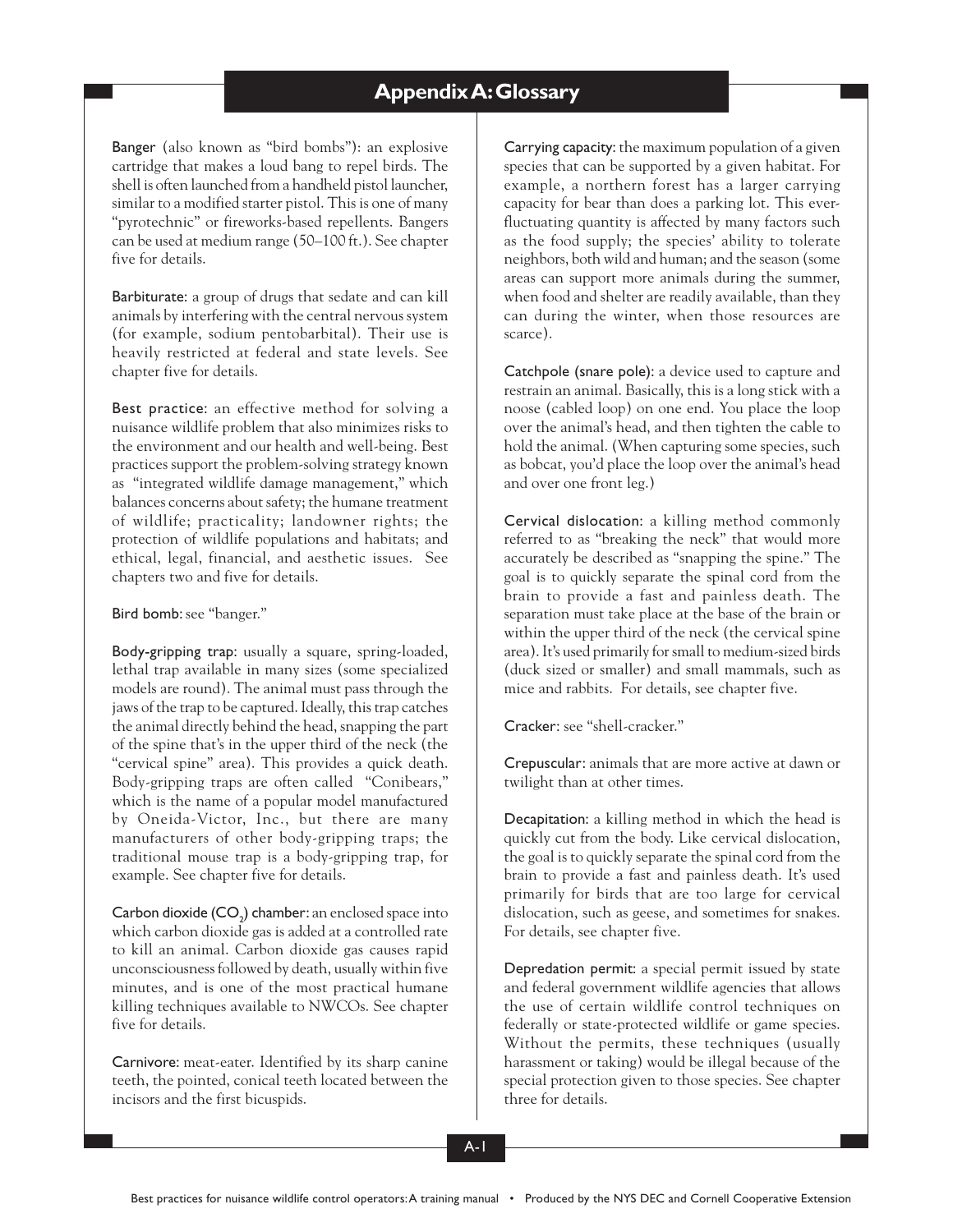Diurnal: animals that are more active during the daytime.

Edge: the zone between two or more adjacent habitats. Edges often have relatively abundant or widely varying sources of food and cover.

Euthanasia: the word means "good death" and it describes a humane killing method that provides as painless a death as possible, specifically, by killing the animal quickly, or causing rapid unconsciousness, then rapid death. See chapter five for details.

Exclusion: techniques and products that prevent wildlife from entering an area, such as protective barrier fences, for example. Barriers do not change the nature of the site; they work by making the target inaccessible. There are many materials and designs for fences, including the popular wire mesh and electric fences. Birds are sometimes repelled by a grid of wires, called "post-and-wire grids." See chapter five for details.

Exsanguination: known commonly as "bleeding out," this describes the cutting of the major blood vessels to rapidly drain blood from the body. This technique ensures death after an animal has been stunned into unconsciousness. See chapter five for details.

Feral: describes a member of a domesticated species, such as a cat or dog, that lives and behaves like a wild animal.

Firearm: a device that fires a projectile, using an explosive charge, force of spring, air, or other gas as a propellant. This includes pistols, shotguns, rifles, hand guns, and air rifles (pellet guns). See chapter five for details.

Fledge: when a young bird leaves the nest. These young birds, called "fledglings," can fly but are still dependent on their parents for some, or all, of their food.

Foothold trap: refers to a variety of traps that restrain animals by holding the foot. They may be used as live or lethal traps. Examples of foothold trap include the coilspring trap and the Lil' Grizz Get'rz® cylindrical trap, designed to selectively capture raccoons. See chapter five for details.

Gestation: the length of a pregnancy—the amount of time it takes from conception until birth.

-÷

> Herbivore: plant-eater. Identified by its flat molars, which are used to grind plants. Molars are found in the back of the jaw.

> Home range: the area in which an animal (or a mated pair) lives, hunts, and mates throughout its life. Generally, this area is not defended. The animal doesn't necessarily use its whole home range every day. The home ranges of males and females of the same species may overlap, and a male's home range may include that of several females. Many factors influence the size, shape, and use of a home range, such as the gender and age of the animal, the season, the amount of food available, the nearness of mates, and the degree of fighting among its kind. The boundaries of a home range are often marked by scats, urine, or other signs.

> Host: an animal or plant that provides nourishment or a protected home for another animal, such as a parasite, or a disease organism.

> Humane: a practice or product that causes no unnecessary pain or stress for the animal to whom it's applied. See chapters two and five for details.

> Hunting: "means pursuing, shooting, killing or capturing (other than trapping as defined in subdivision 11) wildlife, except wildlife which has been lawfully trapped or otherwise reduced to possession, and includes all lesser acts such as disturbing, harrying or worrying, whether they result in taking or not, and every attempt to take and every act of assistance to any other person in taking or attempting to take wildlife." (Excerpted from ECL 11-0103.)

> Integrated wildlife damage management (IWDM): a strategy for solving conflicts between humans and wildlife while reducing risks to people, wildlife, and the environment. IWDM focuses on reducing wildlife damage—not necessarily wildlife populations. It's a holistic approach that helps the operator decide if control is needed, when and where it should be applied, and which control methods would likely work best (usually a combination of best practices). IWDM balances concerns about human safety, the humane treatment of wildlife, the rights of landowners, public health, the protection of the environment, financial and aesthetic losses, societal values, and legal and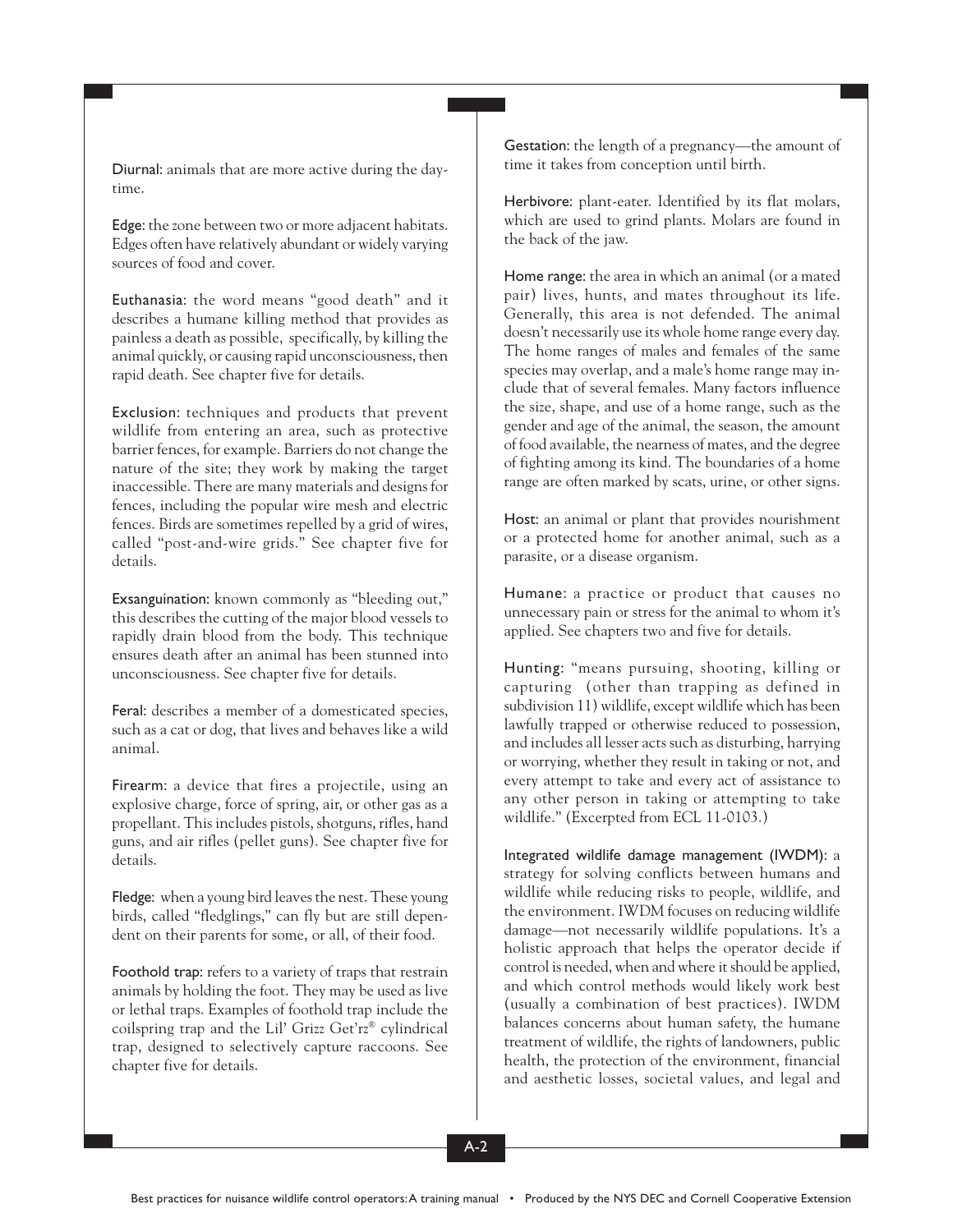practical limitations. Although there's a lot to it, IWDM can be remembered with three words: "effective"… "selective"… and "humane." See chapters two and five for details.

Limiting factor: anything that puts limits on the growth of a species' population, for example, bluebird populations are limited by the availability of nest cavities.

Listserv, listserve: a computerized "bulletin board." People subscribe to the listserv, which usually focuses on a subject, such as wildlife control. There are two types: open listservs, and moderated ones. In the open ones, when someone posts a message to the "bulletin board" (the listserv) it's immediately sent to everyone, often as an email message. Others can then respond to the message. If there's a moderator, messages are sent to that person, who then decides whether or not to post them for the whole group, and if they need editing.

Live trap: a trap that's meant to capture the animal without killing it. Includes a variety of traps, such as cage (box) traps, foothold traps, nets, multiple capture traps, and many bird traps. These traps are often made of wire or plastic and come in many sizes. They may open on one, or both ends. Cage traps are sometimes called "Havaharts" after a popular model, but there are many types and many manufacturers. See chapter five for details.

Louver: a framed ventilation opening that's covered with horizontal slats, usually located in an attic wall.

Nestling: a young bird that's in the nest, under the care of adults, usually its parents. (Birds are "nestlings" after they hatch, for as long as they remain in the nest. Once they can fly and leave the nest, they're called "fledglings" for as long as their parents care for them.)

Niche: this describes both the animal's job and the part of the environment that it uses (the area and the time when the animal is active). So, for example, bats and chimney swifts have the same specialized job: insect-eaters that feed on the wing. They may even sleep in the same chimney, but bats are active at night, while chimney swifts are active during the day. (A lucky person may be able to watch at dusk as the birds, having completed the day shift, return to the chimney, and the bats, working the graveyard shift, leave it.) They occupy similar, but not exactly the same, niche.

-÷

> Nocturnal: animals that are generally more active at night.

> Omnivore: an animal that eats both meat and plants. Omnivores have both canines and molars, but neither tooth is as specialized as those found in carnivores or herbivores. (People are omnivores. Compare your canines to those of your cat or dog, both carnivores. My, what big teeth they have…). An omnivore can eat meat but it can't rip flesh the way a carnivore can, for example, nor can it grind plants with an herbivore's ease. Some animals classified as carnivores or herbivores by their teeth are actually omnivorous. For example, foxes (a carnivore) readily eat large amounts of berries, while the herbivorous squirrels eat insects, baby birds, birds' eggs, and even each other—and not only when the food supply is tight.

> Opportunist: an animal that will eat whatever's available, within reason. Animals that are opportunists are more likely to become nuisances because they adapt better to human conditions.

> Penetrating captive bolt ("captive bolt pistol"): a killing device that forces a bolt into the brain of the animal, causing rapid unconsciousness and death. Captive bolt guns use either gunpowder or compressed air to propel the bolt through the skull. The animal must be adequately restrained to allow proper placement of the bolt. See chapter five for details on proper use.

> Pesticide: any substance designed to prevent, destroy, repel, or mitigate any pest. (Nuisance wildlife are considered "pests.") Repellents, fumigants, rodenticides, and poison baits are all examples of pesticides. Pesticides are regulated by the U.S. Environmental Protection Agency and the state, following the Federal Insecticide, Fungicide, and Rodenticide Act (FIFRA) and state laws. All pesticides are registered as either "general use" or "restricted use" products. If a product has an EPA registration number on its label, it's a restricted use pesticide. Restricted use pesticides may only be used by, or under the direct supervision of, a certified pesticide applicator. Contact the NYS DEC's Pesticide Program for details.

> Polygamous: mating with more than one individual. Commonly used to describe a situation in which one male mates with several females.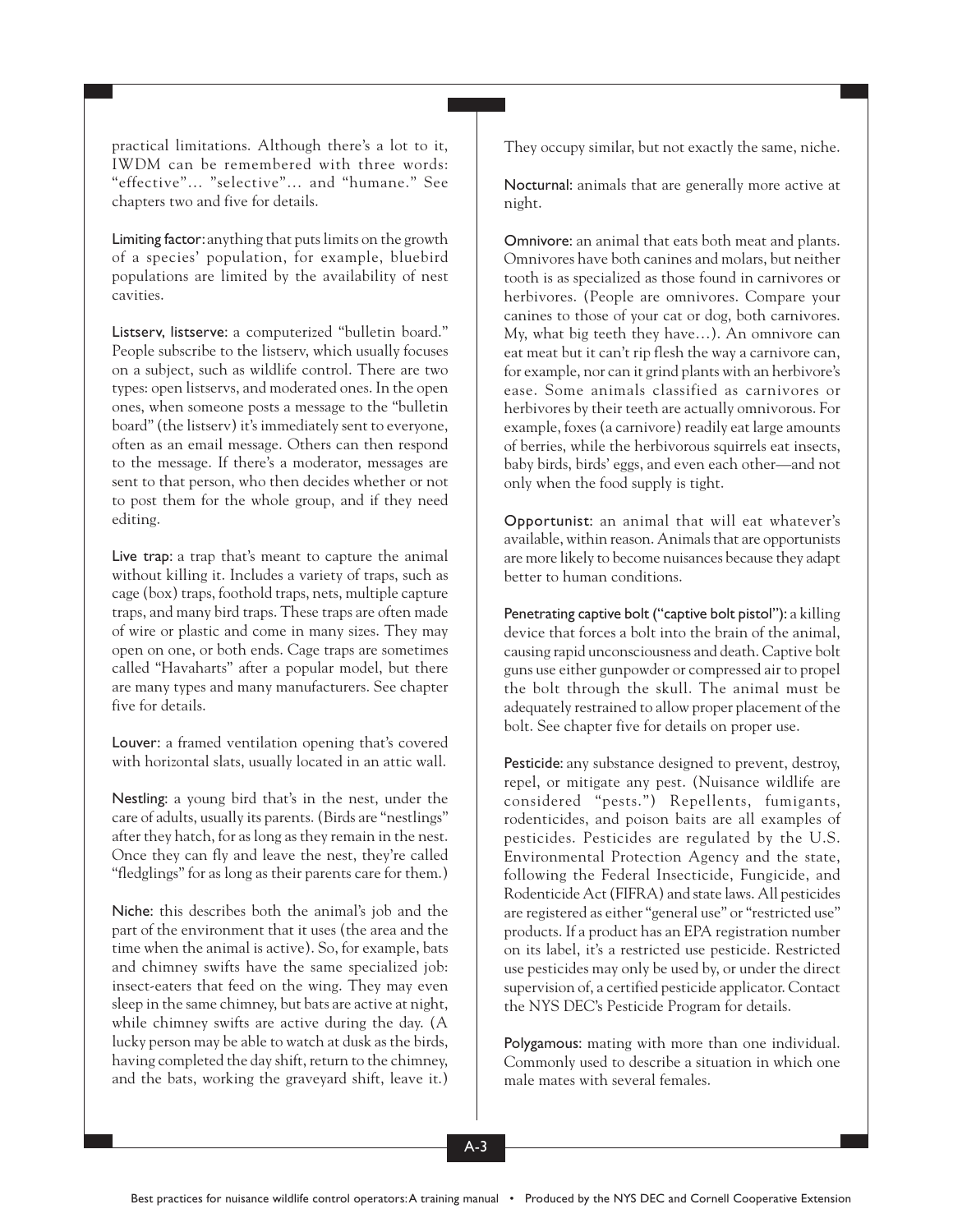Porcupine wire: a mechanical device intended to repel birds from landing on surfaces such as building ledges. It's made of sharp stainless steel prongs that stick out in many angles. The prongs are attached to a base for easy installation on ledges, roof peaks, window sills, and ornamental architectural features.

Propane cannon: a mechanical device that makes a loud explosion to repel birds. This is one of many "pyrotechnic" or fireworks-based repellents. Unlike many other noisemakers, propane cannons can be used with a timer. Most of the other devices must be fired by a person.

Prophylaxis: to try to prevent something from happening, usually, a treatment that protects someone from disease (such as a vaccine).

Pyrotechnics: fireworks. This term is used loosely to refer to repellents that use explosive charges that are like fireworks, such as screamers. Most of these devices are used in bird control.

Repellent: an object, substance, or technique that repels, or drives an animal away. There are several kinds of repellents: scare devices; chemical repellents; and guard animals. Most repellents frighten an animal away from a site or make the desired object (such as a crop or nesting site) intolerable by making it smell or taste nasty, or feel bad to the touch. Animals may be "hazed," or driven away from a site when chased by predators (dogs, falcons) or vehicles (radio-controlled planes, boats). Scare devices include mylar tape, strobe lights, models of predators, and "scare-eye" balloons; noisemakers, such as propane cannons, bangers, clappers, crackers, and distress calls. For details, see chapter five.

Screamer: an explosive cartridge that makes a long, drawn out whistle to repel birds. They can be launched from a handheld pistol launcher or from a twelve-gauge shotgun. The shell flies out about 100 feet, screaming and whistling all the way. This is one of many "pyrotechnic" or fireworks-based repellents.

Shell-cracker: (a.k.a. "cracker"): an explosive cartridge that makes a loud bang that sounds like a M-80 firecracker to repel birds. These shells are fired from a twelve-gauge shotgun, exploding about 75 yards away. This is one of many "pyrotechnic" or fireworks-based repellents.

Soffit: the section of a building underneath the eaves.

-÷

> Stunning (a.k.a. "blow to the head," "lethal blow"): may be used for two different purposes: it may be intended to make the animal unconscious so another killing method may be used safely (called "stunning"), or it may be intended as a primary killing method, in which case it's usually referred to as a "lethal blow." All of the cautions that apply to cervical dislocation also apply to stunning and the use of a lethal blow.

> A lethal blow is a quick, very forceful blow to the back of the head that is meant to kill the animal. It's appropriate for small animals, such as birds, rabbits, and small mammals (mice to squirrel size). The animal should be properly restrained so you can deliver the blow to the right location. Work on a hard surface. Lethal blows can be delivered using a penetrating captive bolt pistol. Although a lethal blow by itself may humanely kill the animal, it's best to use a second method to be absolutely sure.

> Stunning is a less forceful blow delivered to the center of the head. The animal must be properly restrained to ensure the correct positioning of the blow. Once the animal is stunned unconscious, you can choose among several techniques to kill it (use of  $CO<sub>2</sub>$ chamber, shooting, cervical dislocation, decapitation, exsanguination).

> Taking and take: "include pursuing, shooting, hunting, killing, capturing, trapping, snaring and netting... wildlife... and all lesser acts such as disturbing, harrying or worrying, or placing, setting, drawing or using any net or other device commonly used to take any such animal. Whenever any provision of the Fish and Wildlife Law permits "taking," the taking permitted is a taking by lawful means and in a lawful manner." (Excerpted from ECL 11-0103.)

> Territory: an exclusive area that is often vigorously defended for a certain time. May be inhabited by an individual, a mated pair, or a group of animals. Territories may be defined by the way they're used, for example, a breeding territory, feeding territory, or nesting territory. An animal defends its entire territory, which is usually smaller than its home range. The defense of the territory may involve ritualistic behaviors that drive off rivals, or actual fighting.